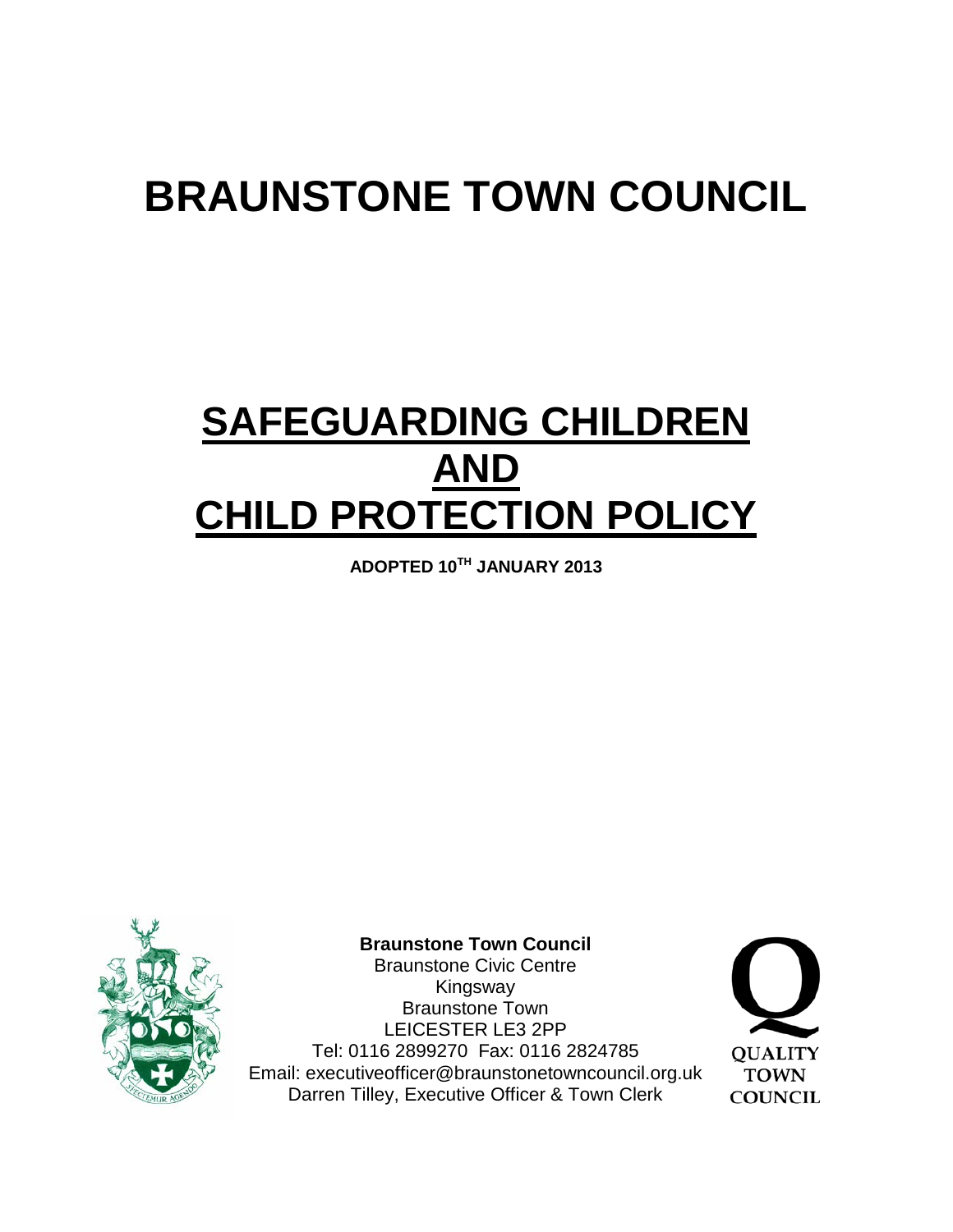#### **BRAUNSTONE TOWN COUNCIL SAFEGUARDING CHILDREN AND CHILD PROTECTION POLICY**

#### **1. Introduction**

The primary responsibility for children's welfare rests with the adult supervising the child (parent/carer). Braunstone Town Council wishes to ensure that children are safe and protected from harm whilst visiting its premises and using its facilities.

The following Child Protection Policy outlines the systems and procedures Braunstone Town Council have put in place in order to achieve this aim. Its successful achievement requires co-operation and partnership between Braunstone Town Council and the users of its facilities.

All staff, councillors and volunteers are responsible for supporting this policy and have a duty to actively safeguard children.

This document sets out the principles underlying the policy. The document also seeks to provide practical guidance to members of Braunstone Town Council staff and volunteers working with children. (For the purposes of this Policy a child is defined as anyone who has not reached their  $18<sup>th</sup>$  birthday).

This Policy will be reviewed on an annual basis by the Designated Officer, taking into account any government changes. Any changes to the Policy will be agreed by the Council.

#### **Section 1: Principles and Definitions**

#### **1.1 Child Protection Policy Statement**

The council wants to ensure that children are protected from harm while they visit the premises of Braunstone Town Council. This will be done by –

- Following the appropriate guidelines to select appropriate staff and to carry out enhanced CRB checks as per these and other guidelines issued from time to time by the disclosure and barring service.
- Giving group leaders, service providers and any other interested parties information about Braunstone Town Council's procedures regarding the safety of children whilst at the council's premises when requested.
- Providing information to group leaders, service providers and any other interested parties about Braunstone Town Council's expectations regarding child protection responsibilities while visiting council premises.
- Use of any of the Council's facilities will be conditional upon all current and new club members, who are regularly\* caring for, supervising, training or being in sole charge of children and young people being required to complete a CRB Enhanced Disclosure.
- Allocation of football pitches will be conditional upon CRB Enhanced Disclosure being obtained in accordance with the FA CRB Unit Guidance and the Disclosure and Barring Service Scheme.

• Providing appropriate training for the Designated Officer, Councillors and staff.

\* 'Regularly' is defined as – Once a week or more, or on 4 or more days in a 30-day period, or overnight.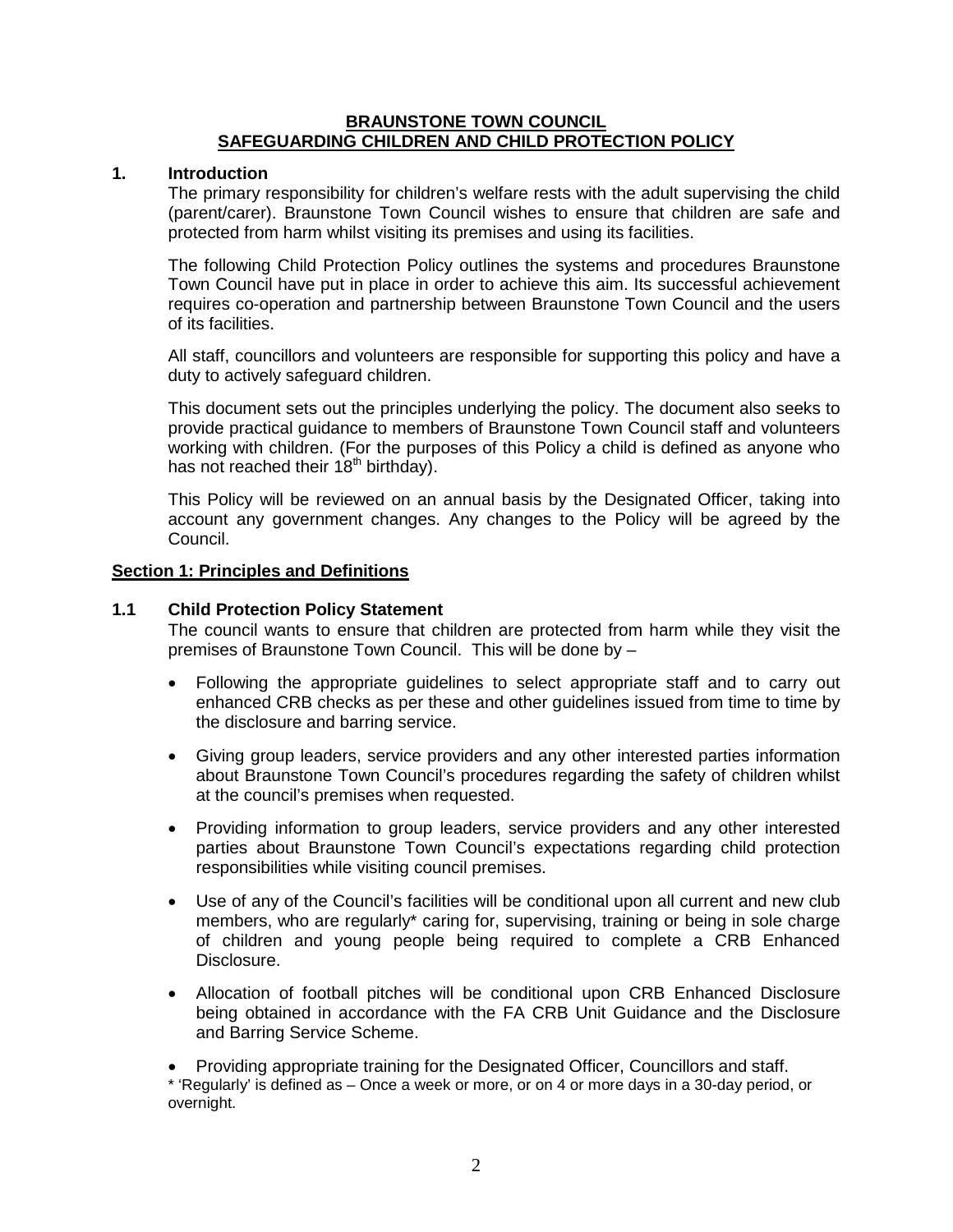#### **1.2 Key principles**

The key principles of this policy are:

To ensure that children visiting the council's premises can be protected by setting standards of best practice. This will also ensure that council staff and volunteers are protected and do not place themselves in an unnecessarily vulnerable position.

#### **1.3 Definition of Child Abuse**

Every child has the right to grow up and develop to their full potential in a secure, safe, family environment, free from poverty and exploitation. All children have the right to protection from all forms of physical or mental violence, injury or abuse, neglect or negligent treatment or exploitation, including sexual abuse, while in the care of parent(s), legal guardian(s), or any other person who has care of the child.

For further information see the Working Together to Safeguard Children Guidelines 2006

#### **Section 2: Practical Guidance for Council Staff and Volunteers working with children**

This section seeks to offer practical guidance to those working at council premises or engaged in council events that involve contact with children to ensure that they and the children with whom they are working are protected.

#### **2.1 General Conduct when working with Children**

Council staff, Councillors and volunteers should be encouraged to demonstrate exemplary behaviour in order to protect themselves from allegations of abuse. Stated below are the standards of behaviour required of council staff, councillors and volunteers to ensure that a positive culture and climate is created during all council activities involving contact with Children:

- To always work in an open environment (e.g. avoiding private or unobserved situations and encouraging an open environment i.e. no secrets)
- To treat all children equally and with respect and dignity;
- To maintain a safe and appropriate distance from the children;
- $\bullet$   $\Box$  To build balanced relationships based on mutual trust which empowers children to share in the decisions- making process;
- To involve group leaders, parents/carers and other key influences wherever possible;
- $\bullet$   $\Box$  To be an excellent role model- this includes not smoking or drinking alcohol in the company of children or using inappropriate language;
- To give enthusiastic and constructive feedback rather than negative criticism;
- To secure parental consent in writing to act in loco parentis, if the need arises to give permission for the administrations of emergency first aid and/or other medical treatment;
- $\bullet$   $\Box$  To obtain written parental consent if staff members are required to transport children in their cars;
- To obtain consent prior to any photographs, videoing or audio recording;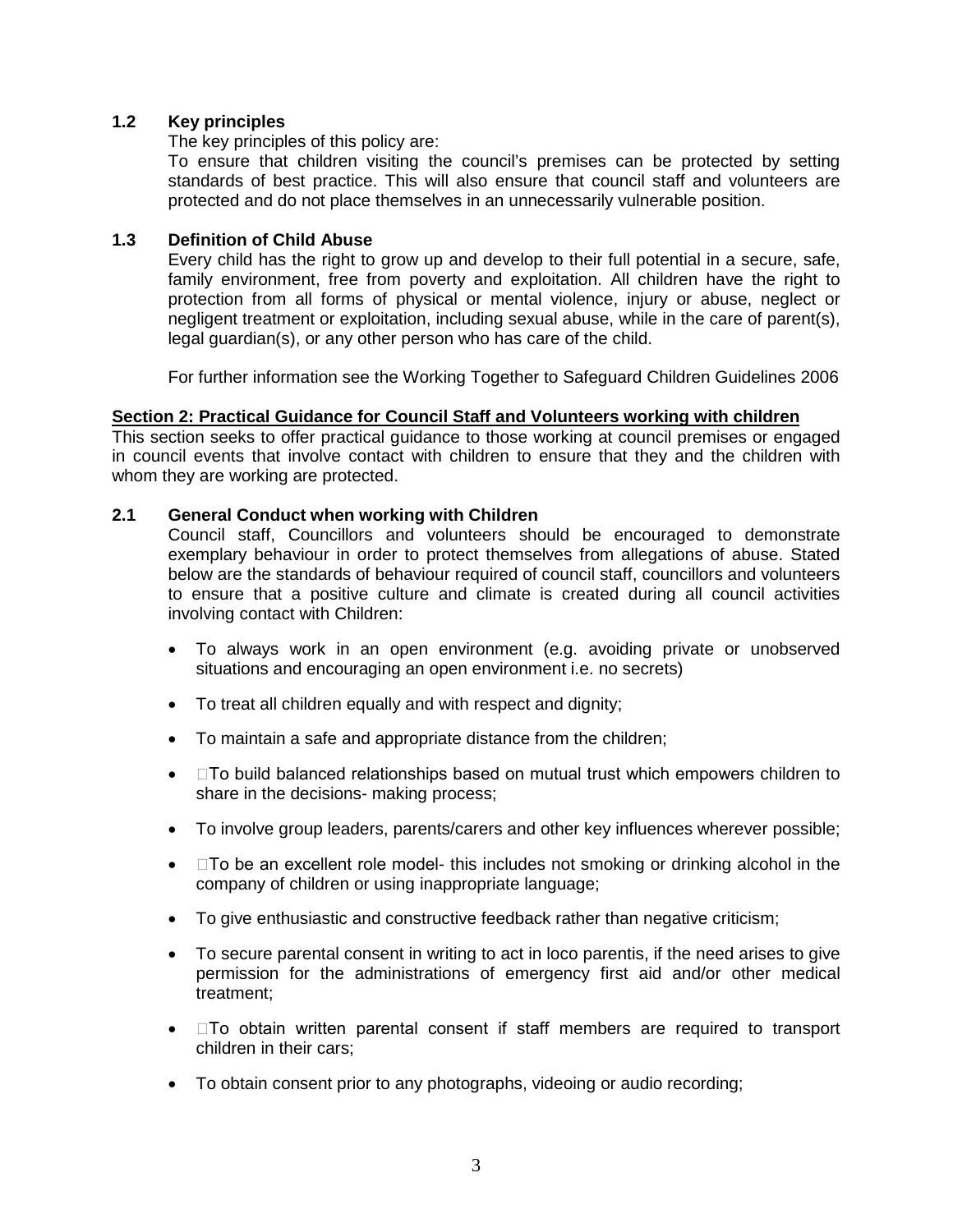#### **2.2 Unacceptable Practices**

The following should never be sanctioned:

- Spending excessive amounts of time alone with children away from others
- Taking children to your home where they will be alone with you
- $\Box$  Allowing children to travel on their own with you in a vehicle
- Engaging in rough, physical or sexually provocative games, including horseplay
- Entering a toilet with children unless another adult is present or gives permission (this may include parent, teacher or group leader).
- Allowing or engaging in any form of inappropriate contact
- $\Box$  Allowing or encouraging abusive peer activities (e.g. any game/activity where an individual may be held up to ridicule)
- Allowing children to use inappropriate language unchallenged
- Making sexually suggestive comments to, or within the hearing of a child, even in fun
- $\bullet$   $\Box$  Reducing a child to tears as a form of control
- Allowing allegations made by a child to go unchallenged unrecorded or not acted upon;
- Doing things of a personal nature for children or disabled adults that they can do for themselves;
- Giving out your personal Mobile number to a Child

#### **2.3 Responding to complaints and alleged or suspected incidents**

The following guidelines should be used when an allegation is disclosed by a child to a member of council staff and/or volunteer:

#### **i) Listen and reassure**

- Maintain confidentiality but do not make promises you cannot keep, and explain that the information will have to be passed on and what action you will be taking in this regard
- $\bullet$  **Be calm**
- Be reassuring and make it clear that you are glad that they have told you
- $\square$  Show that you are taking the child seriously and that you understand and believe them
- Keep questions to a minimum; confined to the facts and ensure they are not leading.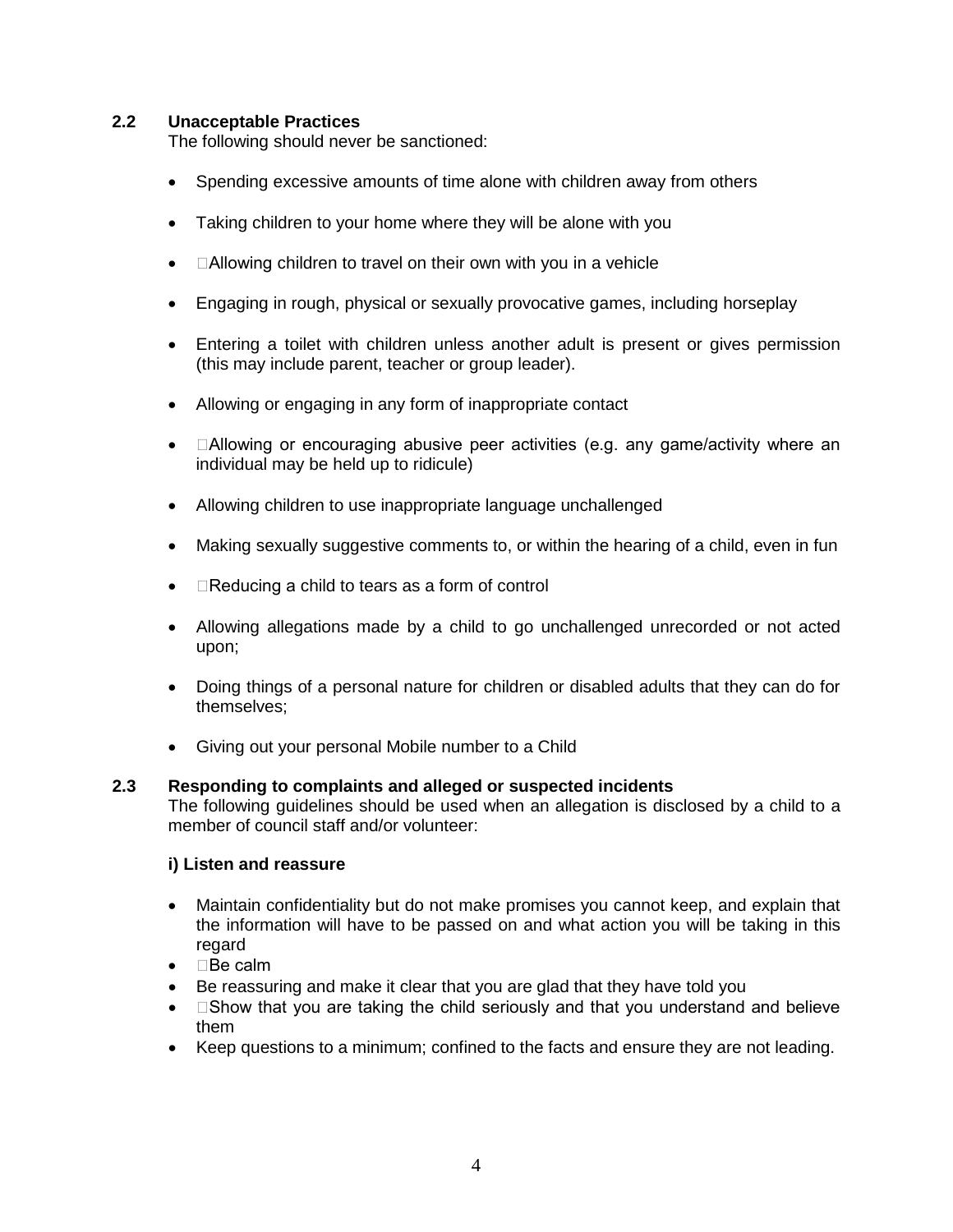#### **Important points to remember when dealing with a disclosure:**

- Try not to display any sign of shock or disapproval when the child is making a disclosure
- Do not jump to conclusions
- The child may not regard the experience as either bad or painful; they may not feel guilty or angry
- Be aware of your own feelings which may be different to those of the child
- EReport any disclosures to the Designated Officer and ensure that it is recorded in writing.
- Do not destroy any evidence as it may be useful in a court of law
- **Initial disclosure, even if retracted, must still be referred.**

#### **ii) Recording information**

Information will be stored securely in the council office with limited access to designated people, in line with data protection laws (e.g. that information is accurate, regularly updated, relevant and secure).

#### **iii) Designated Officer – Community Development and Centres Manager**

The designated officer handles the child protection issues and oversees the policy's implementation. The designated officer will always be the initial point of contact for all staff and volunteers with concerns or if abuse has been disclosed. Necessary steps can then be taken to ensure the safety of the children.

#### **iv) Informing the appropriate authorities**

Whilst it is not the responsibility of any council staff member and/or volunteer to determine if abuse is taking place it is their responsibility to report concerns to the Designated Officer (or to local social services or the police) in order that appropriate agencies can then make enquiries and take any necessary action to protect the child.

#### **Contacts**

#### Social Services

The Emergency Duty Team (EDT) provides a response to social work emergencies that occur outside office hours including evenings, weekends and bank holidays, to both adults in need of community care services, and, to children and families. A professional telephone answering service will take details and arrange for a staff member from the EDT to call back.

Emergency Duty Team 1, Grey Friars **LEICESTER** LE1 5PH 0116 255 1606 (not office hours)

Local Social Services Basset Street, South Wigston, Leicester LE18 4PE 0116 2787111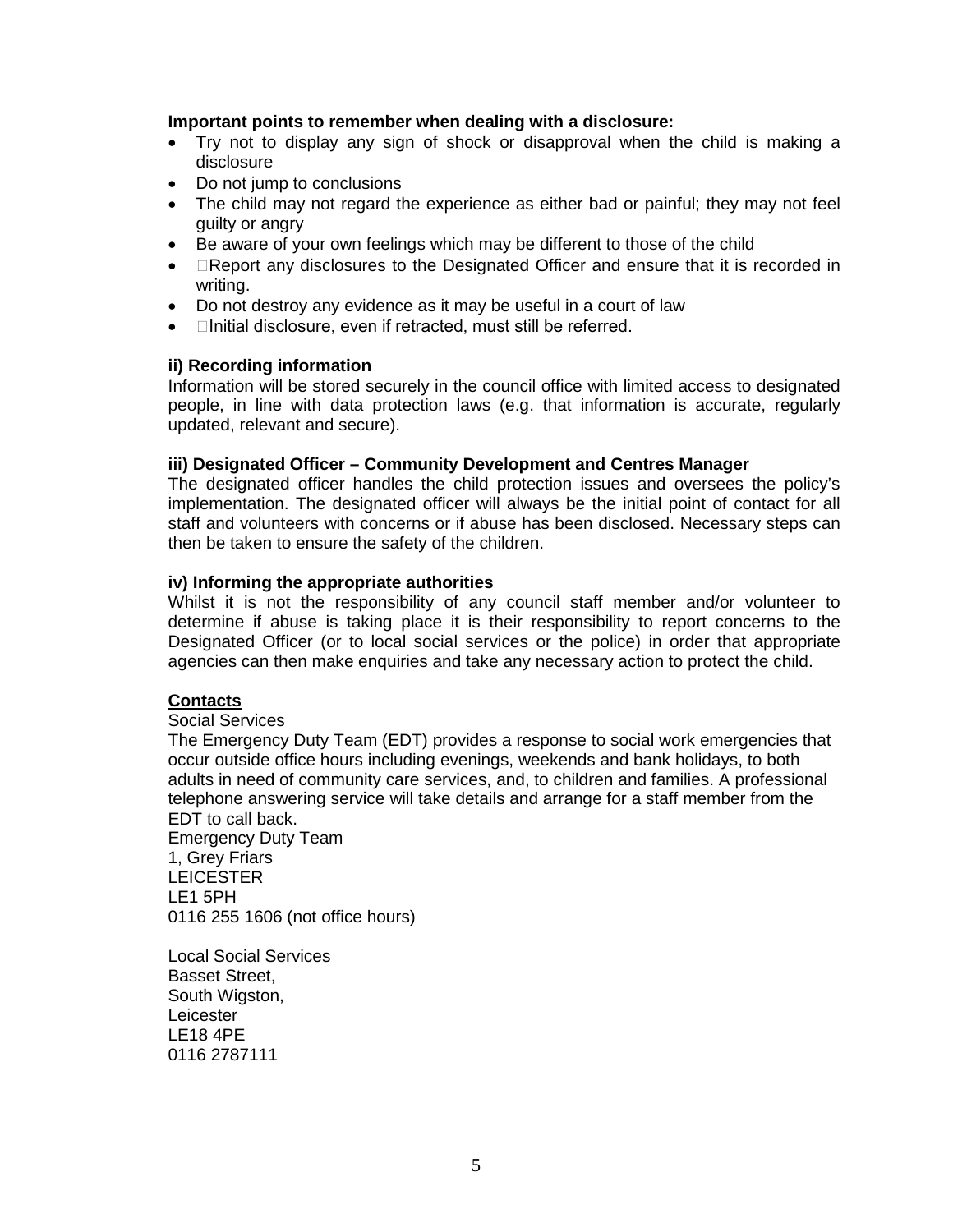**Police** 0116 222 2222

Local Authority Designated Officer – County Hall 0116 305 7575

#### **National Contacts**

The NSPCC National Centre 42 Curtain Road London EC2A 3NH Tel: 0207 825 2500 Helpline: 0808 800 5000

Childline UK SAFE guarding Children Partnership – **Local contact, for advice and training** Freepost 1111 London N1 OBR The Pineapple, 63 Bracondale, Norwich, NR1 2EE Tel: 0800 1111 01603 222288

#### **iv) Allegations against Staff or Volunteers**

In the case of the allegation being against a staff member or volunteer it is of equal importance to act immediately on the allegation. If activity/contact is on-going when the incident is reported then it is the responsibility of the Designated Officer to ensure the immediate safety of that child by taking the necessary steps, including the removal of alleged individuals. Any individual accused of abuse will be suspended in line with the local disciplinary procedure pending further police and social services inquiries.

Irrespective of the findings of social services or police inquiries, all individual cases must be assessed under the appropriate misconduct/disciplinary procedure to completion, to decide whether a member of staff or volunteer should be reinstated and how this can be sensitively handled with other staff or volunteers. This may be a difficult decision, particularly where there is insufficient evidence to uphold any action by the police. In such cases, a decision must be based on the balance of probabilities in relation to continued risk, and all available information.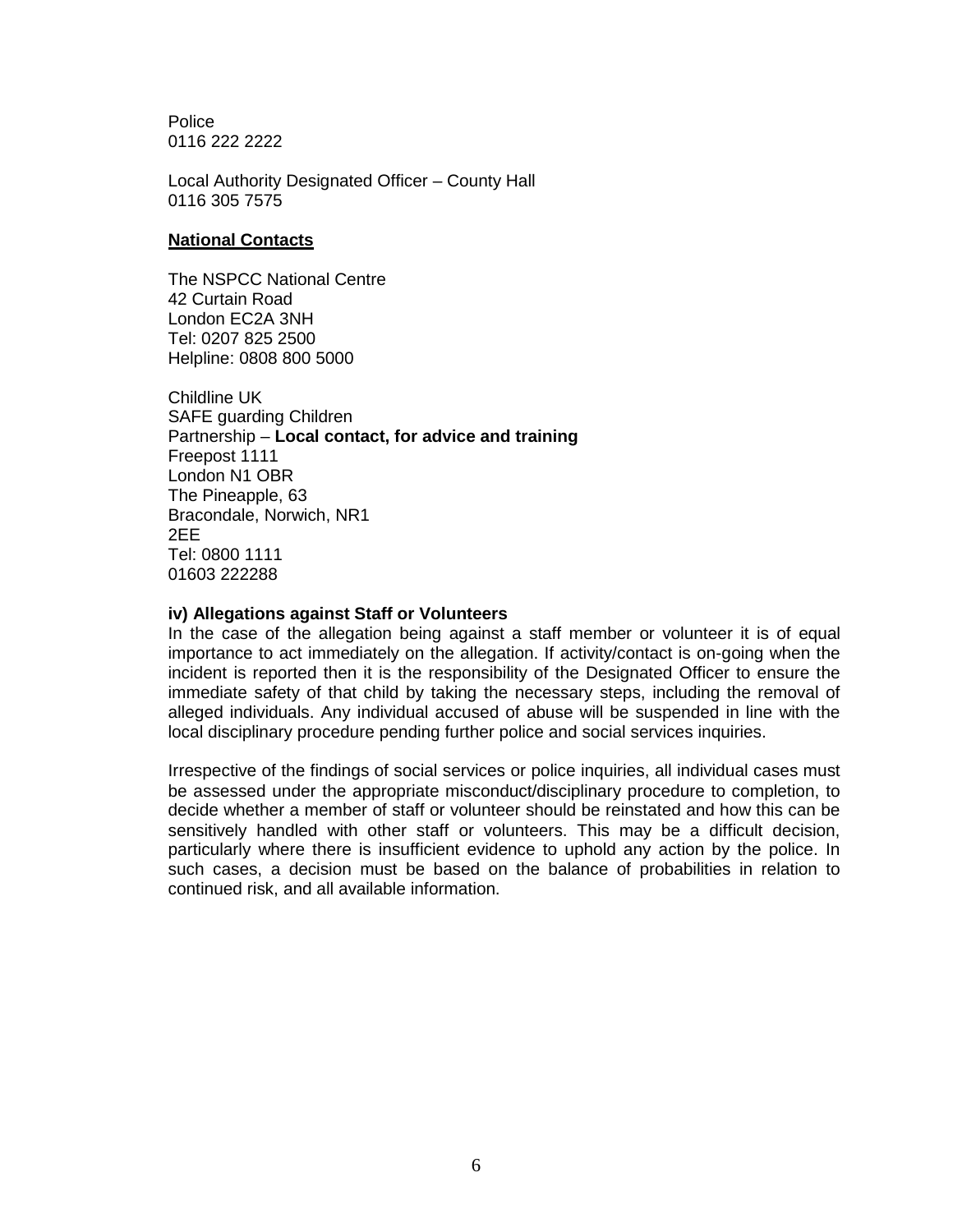#### **BRAUNSTONE TOWN COUNCIL SAFEGUARDING CHILDREN AND CHILD PROTECTION POLICY INCIDENT REPORT FORM**

#### *The welfare of children will always remain paramount.*

| Referrers name:                                                                                                                                                        |  |  |
|------------------------------------------------------------------------------------------------------------------------------------------------------------------------|--|--|
| Referrers phone number:                                                                                                                                                |  |  |
| Referrers position:                                                                                                                                                    |  |  |
| Child's name:                                                                                                                                                          |  |  |
| Child's address:                                                                                                                                                       |  |  |
| <b>CONTACTED YES / NO</b>                                                                                                                                              |  |  |
| Parents/carers' names, address and phone number:                                                                                                                       |  |  |
| Child's date of birth:                                                                                                                                                 |  |  |
| Date and time of any incident:                                                                                                                                         |  |  |
| Your observations KEEP FACTUAL:                                                                                                                                        |  |  |
|                                                                                                                                                                        |  |  |
|                                                                                                                                                                        |  |  |
| Exactly what the child said (using the child's language) and what you said:<br>(Remember; do not lead the child - record actual details. Continue on separate sheet if |  |  |
| necessary)                                                                                                                                                             |  |  |
| Details of alleged/suspected abuser:                                                                                                                                   |  |  |
| Name                                                                                                                                                                   |  |  |
|                                                                                                                                                                        |  |  |
| <b>Their Position</b>                                                                                                                                                  |  |  |
|                                                                                                                                                                        |  |  |
| Any other details you feel are important                                                                                                                               |  |  |
| External agencies contacted in an emergency or when Designated Officer was not contactable :<br>Police                                                                 |  |  |
| Name Contact:                                                                                                                                                          |  |  |
|                                                                                                                                                                        |  |  |
| <b>Action Agreed</b>                                                                                                                                                   |  |  |
|                                                                                                                                                                        |  |  |
|                                                                                                                                                                        |  |  |
|                                                                                                                                                                        |  |  |
| I can confirm that to the best of my knowledge the information provided above is correct, and<br>that I will be available to answer any questions on this matter       |  |  |
|                                                                                                                                                                        |  |  |
|                                                                                                                                                                        |  |  |
| <b>Sinn</b><br><b>Dota</b><br><b>Timo</b>                                                                                                                              |  |  |

Sign …………………………. Date …………………………. Time ……………………. DO NOT DELAY IN THE SUBMISSION OF THIS FORM BECAUSE YOU ARE UNABLE TO COMPLETE ALL OF THE DETAILS, PLEASE CONTINUE TO NEXT PAGE